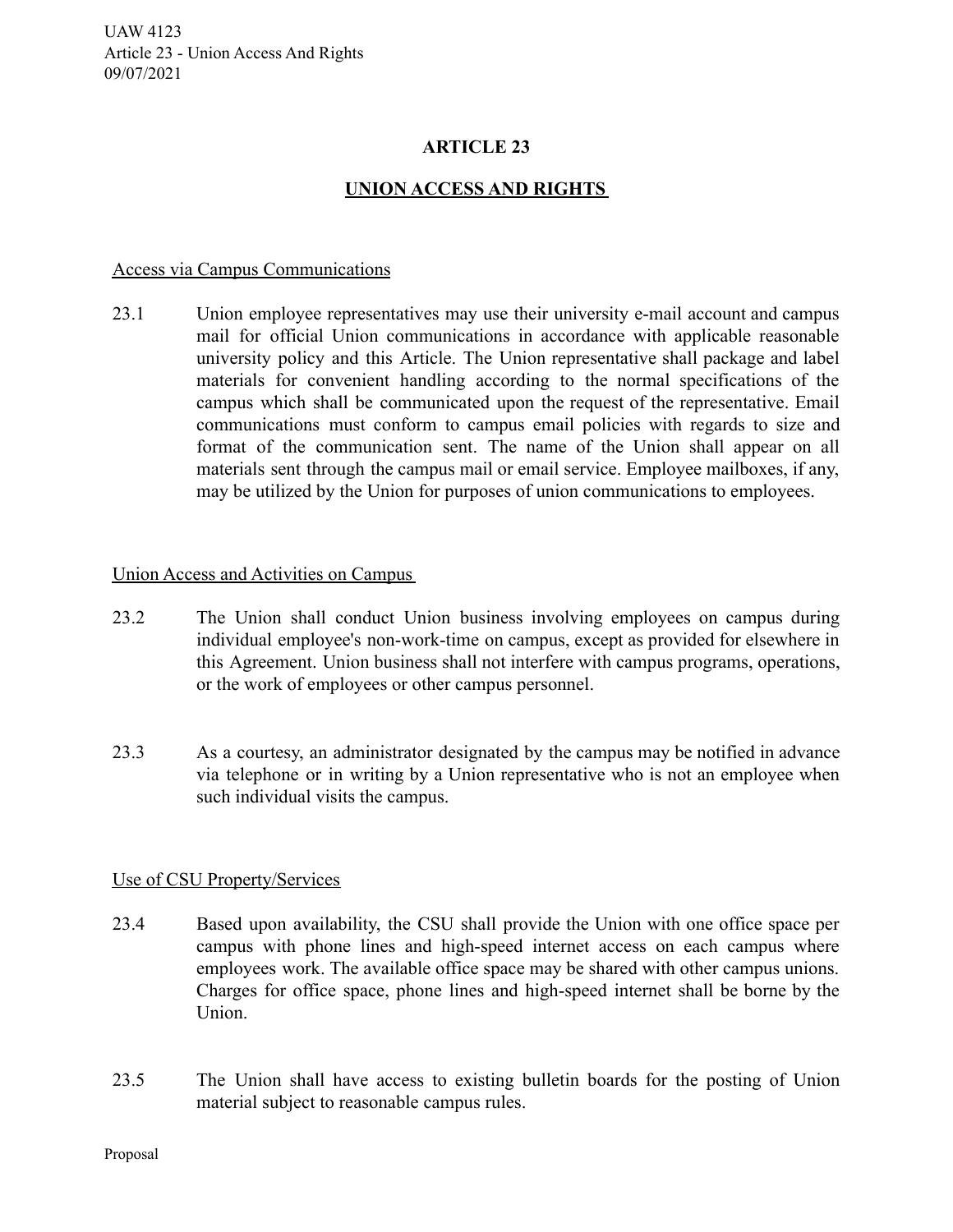23.6 The University shall provide the Union access to meeting rooms at no cost based on availability and in accordance with reasonable campus rules. Use of other University equipment property or services shall be provided at reasonable cost, if any, in accordance with reasonable campus rules.

## Union Release Time

- 23.7 Union leave shall be defined as
	- a. a full or partial leave of absence from an appointment within a UAW-represented classification or
	- b. an appointment to a UAW classification for purposes as designated by the UAW. Such appointments may only be made to students who are in good academic standing as defined in Article 2.4, and who are either currently employed in Unit 11, or previously have been employed in Unit 11.

Leaves as defined in (a) shall be without loss of compensation or benefits.

Appointments under (b) shall be at the current rate of compensation for Academic Student Employees holding a concurrent appointment in the Bargaining Unit. Where the Academic Student Employee holds multiple concurrent appointments, the appointment and compensation paid under this provision shall be at the highest appointment held.

For Academic Student Employees who do not hold a concurrent appointment within the Bargaining Unit, the appointment shall be at the previous salary of the range and classification in which the student was most recently employed within the Bargaining Unit.

## *Non-Reimbursable Union Leave*

- 1. Prior to the start of the academic term, or as soon as practicable, the UAW shall submit to the Chancellor's Office a list of Academic Student Employees for whom union leave is being requested. Not more than two such union leaves at any one campus may be designated. Such a list shall include the employee's name, campus, title and duration of appointment.
- 2. Leave hereunder shall not exceed a total of three (3) Full-Time Equivalent positions per year.
- 3. Use of leave under this provision shall only be as designated by UAW and may be partial, or up to the maximum time base of a 0.5 Full-Time Equivalent appointment.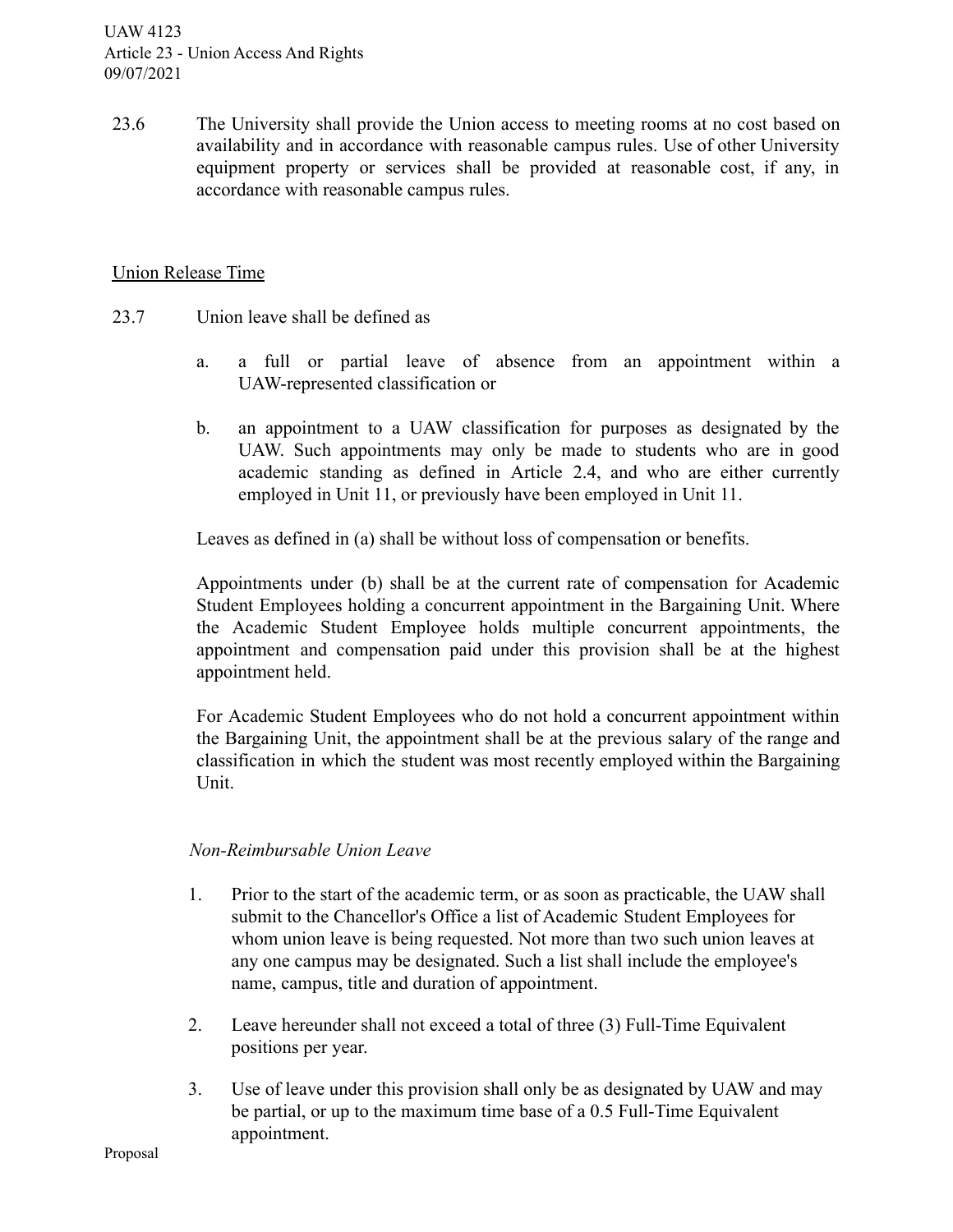- 4. No carry over from one fiscal year to another is permitted.
- 5. If a leave is to be ended early and the employee returns to work, UAW shall give the campus a minimum of fourteen (14) calendar days notice.
- 6. UAW must report to the CSU when the statewide or campus maximum is reached.
- 7. An employee on such a leave shall continue to earn service credit and retirement credit if applicable.
- 8. Vacation, holiday and sick leave credit(s) shall continue to accrue if applicable.

### *Reimbursable Union Leave*

- 1. Prior to the start of the academic term or as soon as practicable, the UAW shall submit to the Chancellor's Office a list of Academic Student Employees for whom reimbursable union leave is being requested. Such a list shall include the employee's name, campus, title and duration of appointment. Such leaves shall not exceed an aggregate amount of six (6) Full-Time Equivalent positions per year.
- 2. Use of leave under this provision shall only be as designated by UAW and may be partial, or up to the maximum time base of a 0.5 Full-Time Equivalent appointment.
- 3. If a leave is to be ended early and the employee returns to work, UAW shall give the campus a minimum of 14 calendar days notice.
- 4. No carry over from one fiscal year to another is permitted.
- 5. An employee on such a leave shall continue to earn service credit and retirement credit if applicable.
- 6. Vacation, holiday and sick leave credit(s) shall continue to accrue if applicable.
- 7. The CSU shall be reimbursed by UAW for all compensation (including benefits) paid to the employee during such a leave. Reimbursement shall be made by UAW no later than thirty (30) calendar days from its receipt of the CSU certification of payment of compensation to the employee. The parties agree that failure to reimburse the CSU within thirty (30) calendar days may result in the denial of any subsequent requests for leave under this provision until all delinquent payments have been made.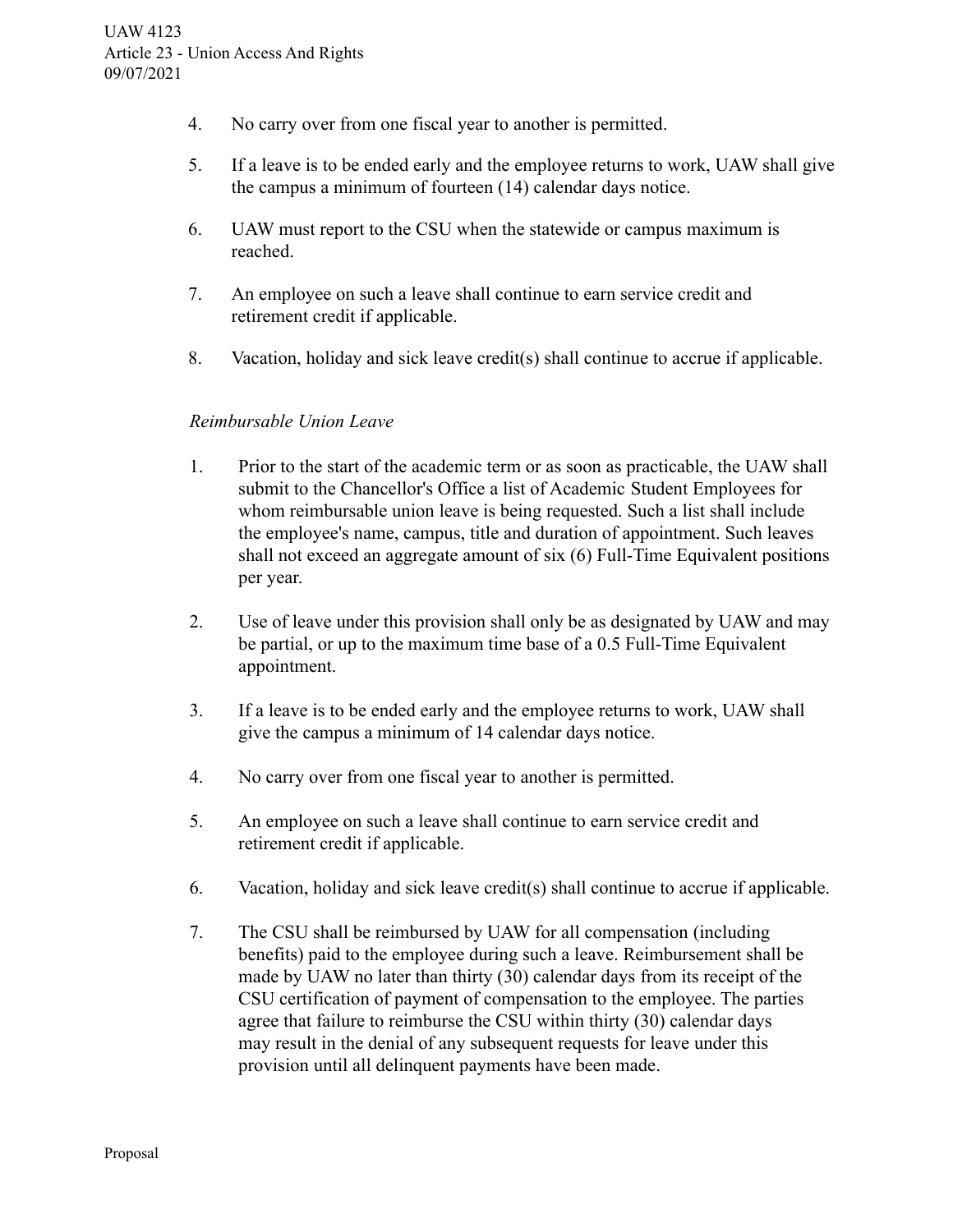# Employee Lists

- 23.8 Except as otherwise provided by the parties, the CSU, through the Office of the Chancellor, shall provide the following information to the Union by the end of the first week of every month in a computer-readable format in two files containing information on every employee in the unit:
- 23.9 Employment History Report:
	- Name
	- Email Address
	- Unique identifier for each employee (formula is confidential)
	- Home Address
	- Original Hire Date
	- Class code
	- Class title
	- CB ID
	- Range code
	- Rate of pay (monthly or hourly, depending on class, reflects FTE)
	- Campus
	- FTE decimal (will be zero for ISA classes because they are hourly)
	- Reporting unit code
	- Reporting unit description
	- PIMS department code
	- PIMS department name
	- Status (active or unpaid leave)
	- Length of appointment
	- Appointment expiration date
	- **● Appointment Number**
	- **● College Name**
	- **<u>Separation Date</u>**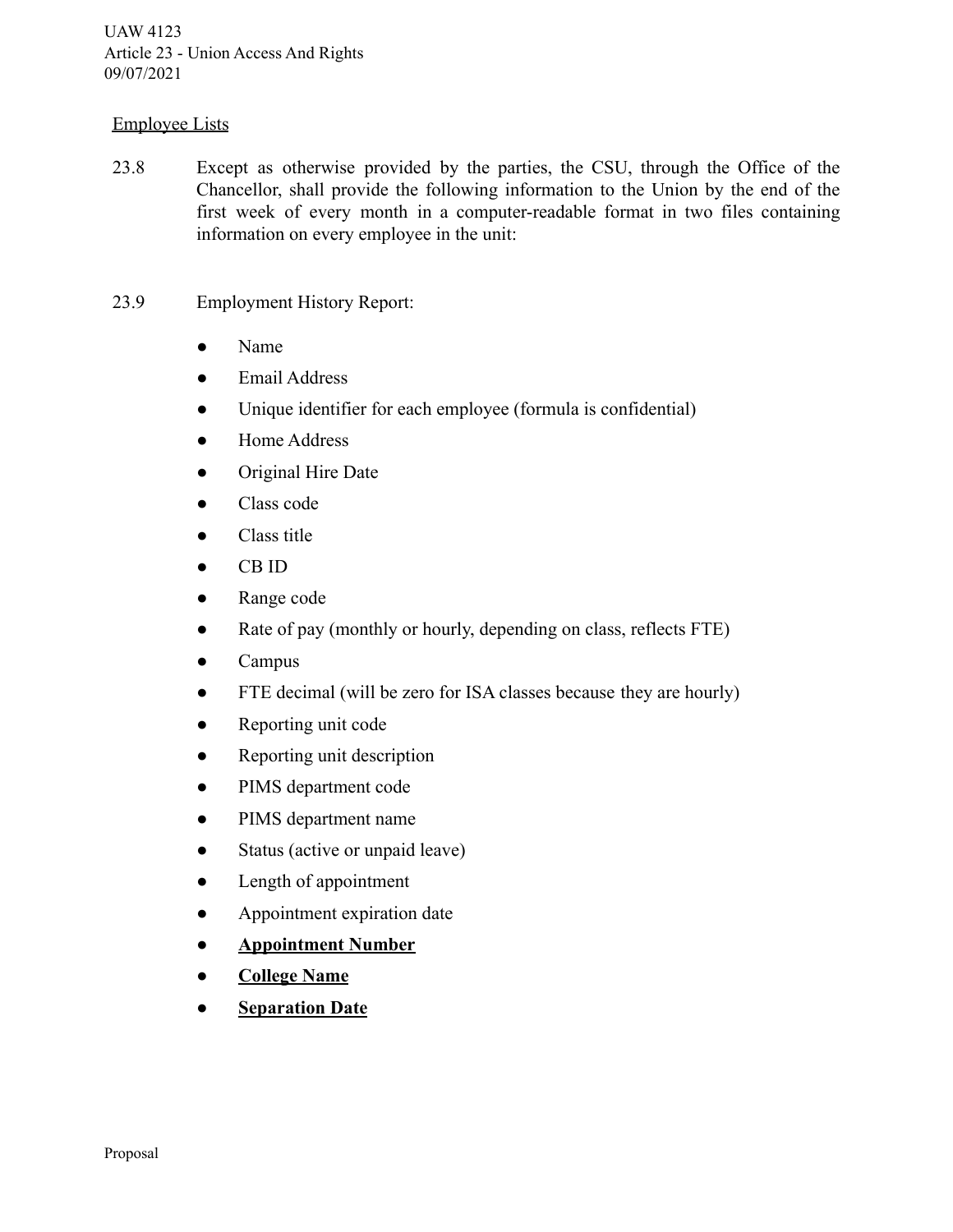Payroll Report:

- Name
- **● Appointment Number**
- Starting Date
- **College Name**
- Undergraduate or Graduate Status

# **● Separation Date**

- **Earned Date**
- Unique identifier for each employee (formula is confidential)
- Class code
- Campus
- Reporting unit code
- Reporting unit description
- Action code (regular pay, supplemental pay, redeposit, accounts receivable, reverse accounts receivable)
- Gross monthly pay
- Monthly employer contribution for each benefit plan (includes health, flexcash, dental, vision, life, retirement, social security, Medicare)
- Hours paid
- Dues and Union deductions of any kind**, or Agency fees**
- Pay period (month and year)
- 23.10 As a condition of providing and having confirmed receipt of the aforementioned information on a monthly basis the CSU and the Union agree that the CSU is under no obligation to provide the identical employee information for the identical period of time more than one time during the life of this Agreement.

## University Representatives

23.11 The CSU shall designate the University representatives responsible for responding to Union information requests under HEERA and this Agreement. The Union shall only submit information requests to these designated CSU representatives or their designees.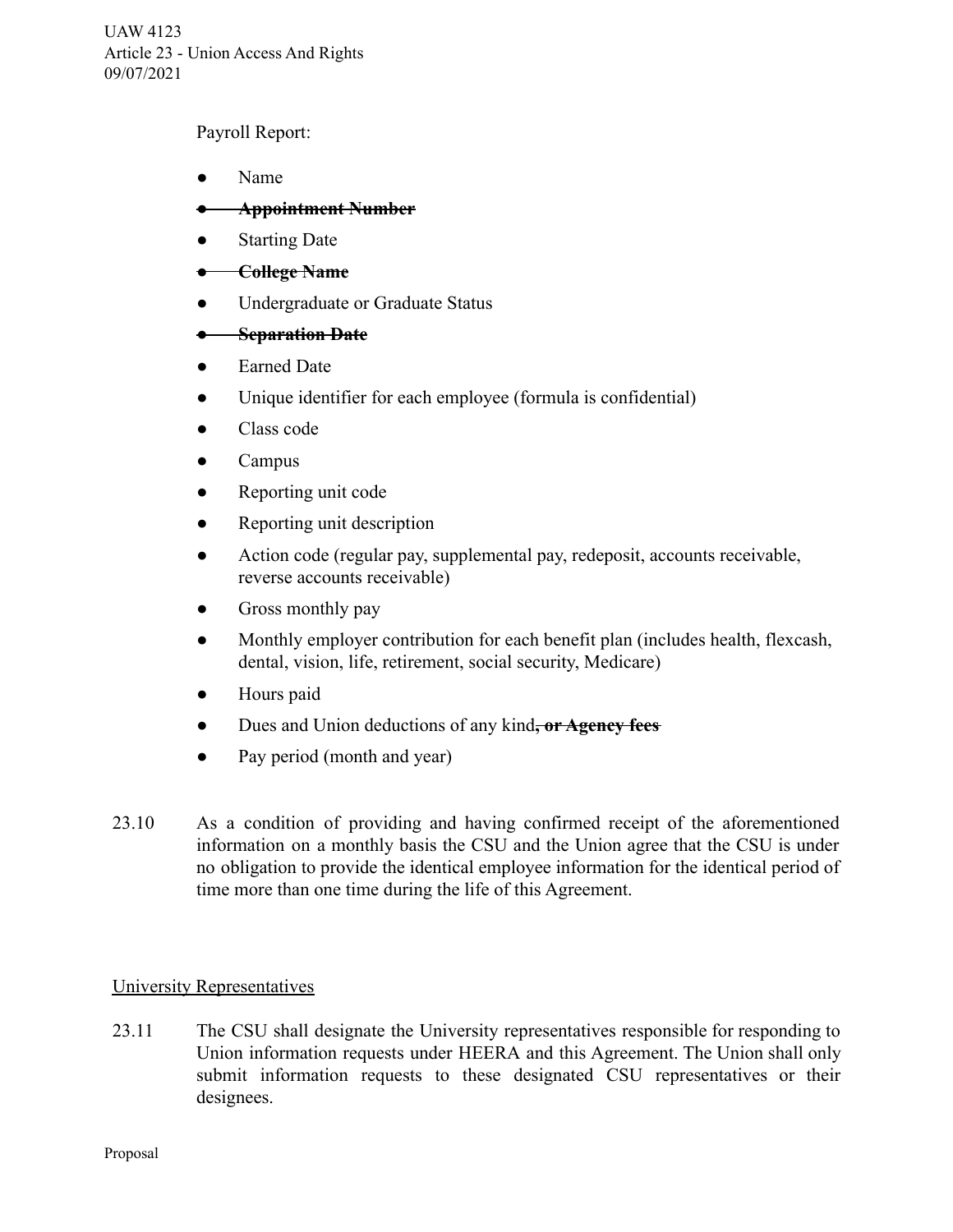### Reimbursement of Costs

23.12 The Union shall promptly reimburse the University for the reasonable cost of providing information, except for the information identified above, requested pursuant to HEERA, the Public Records Act, or this Agreement

### Publication of the Agreement

23.13 Upon ratification and approval by the parties, the University shall publish the agreement on its website.

## Union Orientation

23.14 The Union shall be provided 30 **60** minutes to present Union information at campus-wide, college-wide and tutoring center employment orientations, **trainings, on-boardings, or meetings**. The Union shall also be provided  $\frac{30}{90}$  minutes to present Union information at department employment orientations**, trainings, on-boardings, or meetings** if all of the unit members have not been required to attend an employment orientation as defined above.

> **The University will provide the Union with the dates and times and location of any campus-wide, college-wide, tutoring center, or department employee orientations, trainings, on-boardings, or meetings, along with the contact information for the person in charge of scheduling the orientation, training, on-boarding, or meeting at least sixty (60) calendar days prior to the scheduled orientation, training, on-boarding, or meeting and shall provide at least thirty (30) calendar days prior the name, department and/or hiring unit, and email address of all Academic Student Employees anticipated to attend. The University shall provide copies of the sign-in sheet from the employee orientation, training, on-boarding, or meeting, to the Union no later than two (2) days following the orientation, training, on-boarding, or meeting. If an Academic Student Employee is hired within the 30 days prior to the orientation, training, on-boarding, or meeting, the University will provide the Union notice concurrent with that provided to the new employee. All information shall be provided to the Union as an excel spreadsheet.**

*In instances in which Academic Student Employees are onboarded through scheduled office visits to a campus' human resources or academic affairs office, the campus shall inform UAW of any appointments scheduled, including attendees, by emailing UAW at union@uaw4123.org. UAW will be provided the opportunity to*